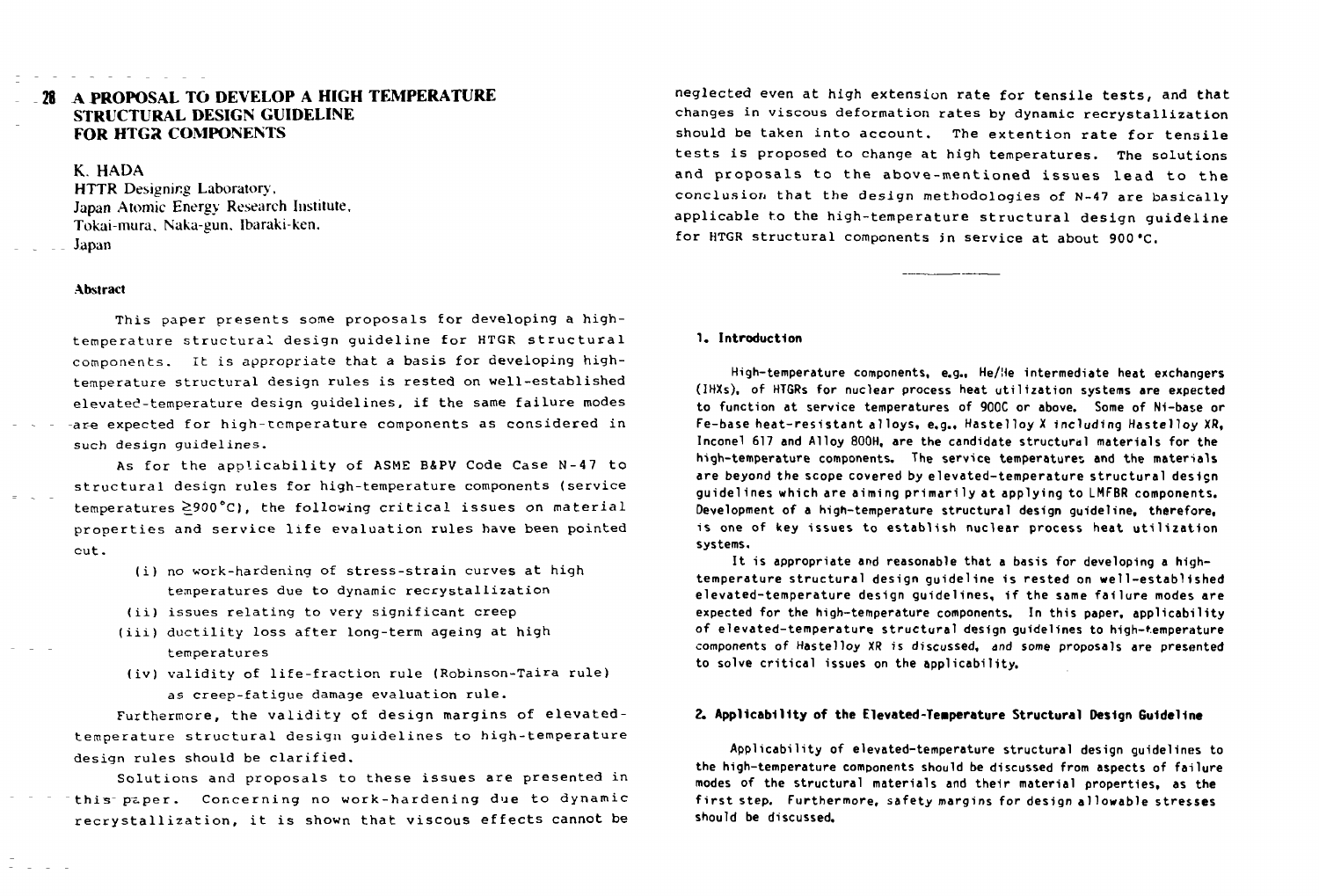### 2.1 Failure modes of Hastelloy XR

From reviewing material property and structural mechanics testings for Hastelloy XR and operation experiences of high-temperature experimental facilities made of Hastelloy X such as the ERANS High-Temperature Helium Test Loop, OGL-1 of JMTR and HENDEL in JAERI, the following seven modes of failure should be considered for the hightemperature components of Hastelloy XR in service up to about 1000C. •Ductile rupture from short-term loadings

The ductilities at tensile rupture exceed about 40% for unaged Hastelloy XR.

•Creep rupture from long-term loadings

•Fatique and creep-fatique failure

•Gross distortion due to incremental collapse and ratchetting

•Buckling due to short-term loadings

•Creep buckling due to long-term loadings

"Loss of function due to excessive deformation

It should be noted here that long-term exposures at high temperatures lose the ductilities of Hastelloy XR at room temperature. The ductilities of thermally aged Hastelloy XR, however, still exceed about 10%. Although thermal ageing effects should be considered in structural designing, therefore, thermal ageing does not add new failure mode of brittle rupture.

ASME Boiler and Pressure Vessel Code Case  $N-47$ <sup>(1)</sup> provides quidelines for guarding against these failure modes in elevated temperature range (up to about 300C). Therefore, basic design philosophies of N-47, for example, the primary stress limits, are concluded to be applicable to the service temperature range up to 1000C for Hastelloy XP.

#### *2.2* Material properties of Hastelloy XR

The material properties of Hastelloy XR should be reviewed as -shown below, because rules in  $N-47$  for guarding against 7 failure modes are constructed on several assumptions for properties of the materials listed in fl-47 and the material properties are changeable with temperature even if the same fail re modes are expected at high temperatures.

The short-term rupture ductilities are high even for the aged material, as mentioned above. As for the stress-strain curves, no workhardening and "waving" are observed at temperatures of about 850C and above, due to dynamic recrystallization, one of viscous flow phenomena as illustrated ir Fig. 1.



#### 2) Creep property

The creep rupture ductilities are high even at longer creep rupture lives. as shown in Fig. 2. Even for Hastelloy XR, creep effects are very significant at temperatures of about 900C and above. Thus, relaxation rates of thermal stresses are so fast at 900C and above that elastically-calculated stresses cannot satisfy the design allowable limits on strain and creep-fatigue damage, as mentioned in another paper by the author et al.  $(2)$ .

#### 3) Fatigue property

Hastelloy XR is one of cyclic-hardening materials. In the temperature rarge of very significant creep, however, no cyclic hardening., i.e., constant stress range, is observed under strain rate-controlled fatigue testings at constant total strain ranges, due to very significant viscous flow or creep even at high strain rates.

29

<sup>1)</sup> Short-term or tensile property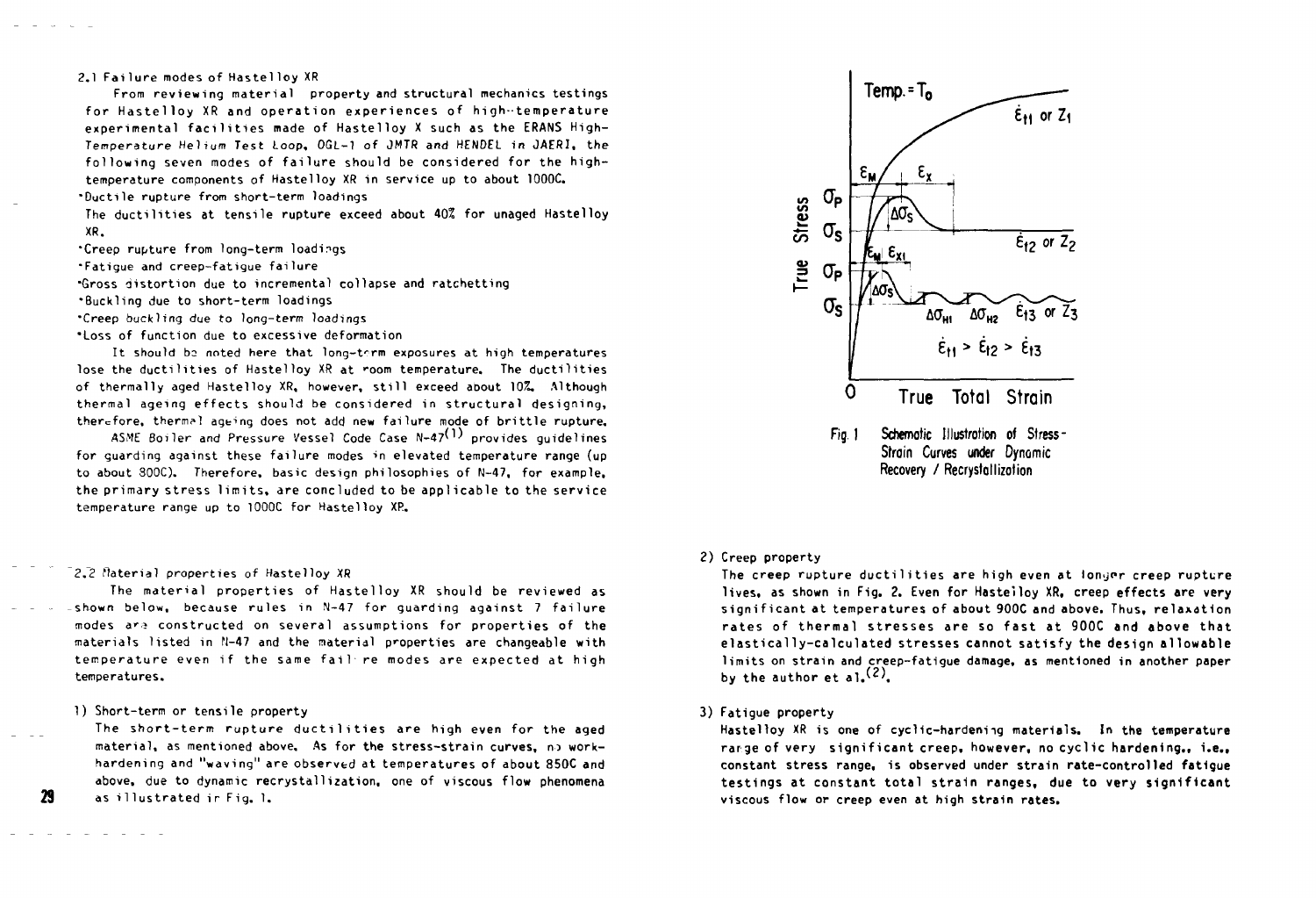



-As- the -concluding remarks, the following critical issues on the material properties of Hastellov XR should be discussed for the applicability of N-47.

\*No work-hardening of stress-strain curves at high temperatures due to dynamic recrystallization

'Issues relating to very significant creep

"Ductility loss at low temperatures after long-term ageing at high temperatures

### 2.3 Safety margins

Safety margins are defined from failure probabilities of components. The failure probabilities are closely related to variations in material properties, especially to probability distributions of variables defining the variation behavior.

The creep rupture life, one of the governing material properties at high temperatures, is lognormally distributed for Hastelloy XR, as shown in Fig. 3. The lognormal distribution of the creep rupture life is assumed for the materials in N-47. Thus, the basic philosophy of N-47 for defining the safety margins are applicable to the high-temperature structural design guideline .

### 3 . **Proposals for the Critica l Issues**

Of the critical issues on the material properties as mentioned in Chapter 2, dynamic recrystallization and ductility loss due to thermal ageing are discussed here. Structural behavior such as stress relaxation process under very significant creep is able to be predicted by using a sophisticated and accurate inelastic (in particular, creep) analysis method.

### 3.1 Dynamic recrystallization

Dynamic recrystallization is well-known to be developed under high straining rates at high temperatures in some types of materials, and to cause metallurgical changes in materials and then changes in viscous deformation strengthes, as illustrated in Fig. 1. In this figure, the Zener-Hollomon factor Z is defined as follows,

### $Z = E_t$ exp( $0/RT$ )

where  $\epsilon_{\rm t}$  is the strain rate and T the absolute temperature. For Hastellov XR, the dynamic recrystallization does not occur at slow strain rates observed during creep tests, but does at high strain rates during tensile and fatigue tests. Accordingly, questions as shown below arise associated with the dynamic recrystallization.

Ql)How to define the time-independent design allowable stress limits(Su. Sy and Sm in  $N-47$ )

Q2)Structural behavior at high strain rates under dynamic recrystallization

As for Q1, it should be noted that dynamic restoration caused by dynamic recovery and/or dynamic recrystallization is one of viscous flow or creep phenomena. Under the dynamic restoration phenomenon, therefore. yield strength and ultimate tensile strength are expected to change with strain rate as schematically illustrated in Fig. 4. The yield strengthes and ultimate tensile strengthes as the design stress limits are possible to be defined their values obtained at the strain rates of  $\dot{\xi}_{\text{te}}^*$  or above, which are considered the time-independent, plastic property (without creep). The yield strengthes and ultimate tensile strengthes at the strain rates below  $\epsilon_{\rm t}^*$  should be considered examples of short-term creep properties at constant strain rates under very significant creep.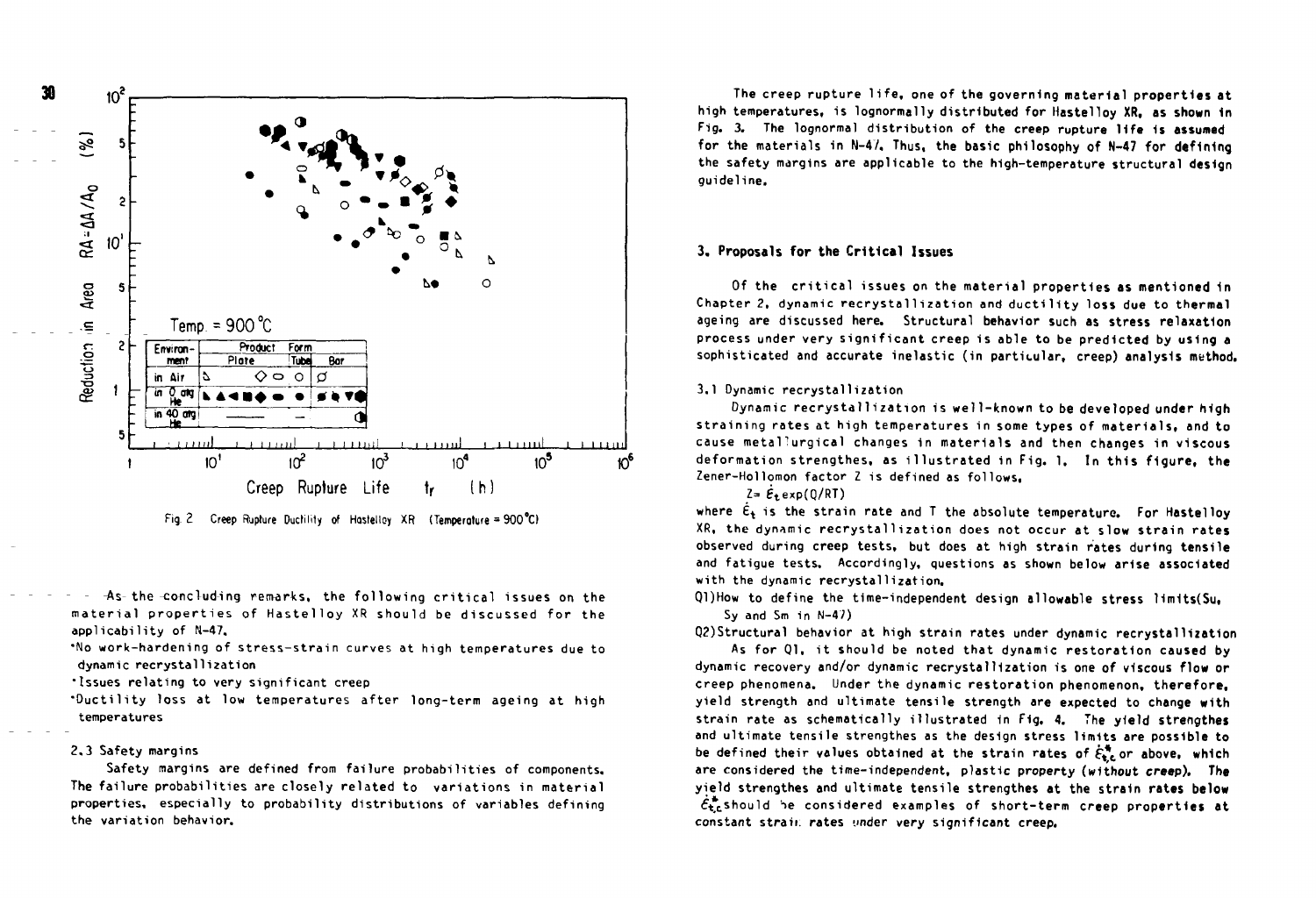





**As for Q2t an example of numerically analyzed structural behavior of a**  thin cylindrical pipe<sup>(3)</sup> is shown in Fig. 5. In this figure, the solid line shows the structural behavior under dynamic recovery and **recrystal1ization. As the behavior predictions on extremely idealized assumptions, the dashed line shows that under dynamic recovery only, while the chained line does that of the recrystal 1 ized material. This figure shows that the structural behavior under dynamic recrystal1ization can be predicted within those by two extremely idealized assumptions.** 

**3.2 Ductility loss due to thermal ageing** 

**Ni-base superalloys such os Hastelloy XR and Inconel 617 are well known to lose not only their ductilitie s but also their fracture toughnesses at low temperatures after long-term thermal ageing. Moreover, thermal ageing is found to rsduce fatigue crack growth resistance of**  Hastelloy XR at low temperatures<sup>(4)</sup>.

Such embrittlement due to thermal ageing should be taken into account **for structural safety evaluation on pre-existing flaws in low temperature operating conditions (for example, during reactor shut-down), but haven't necessarily to be done for structural integrit y evaluation. Structural** 

**31**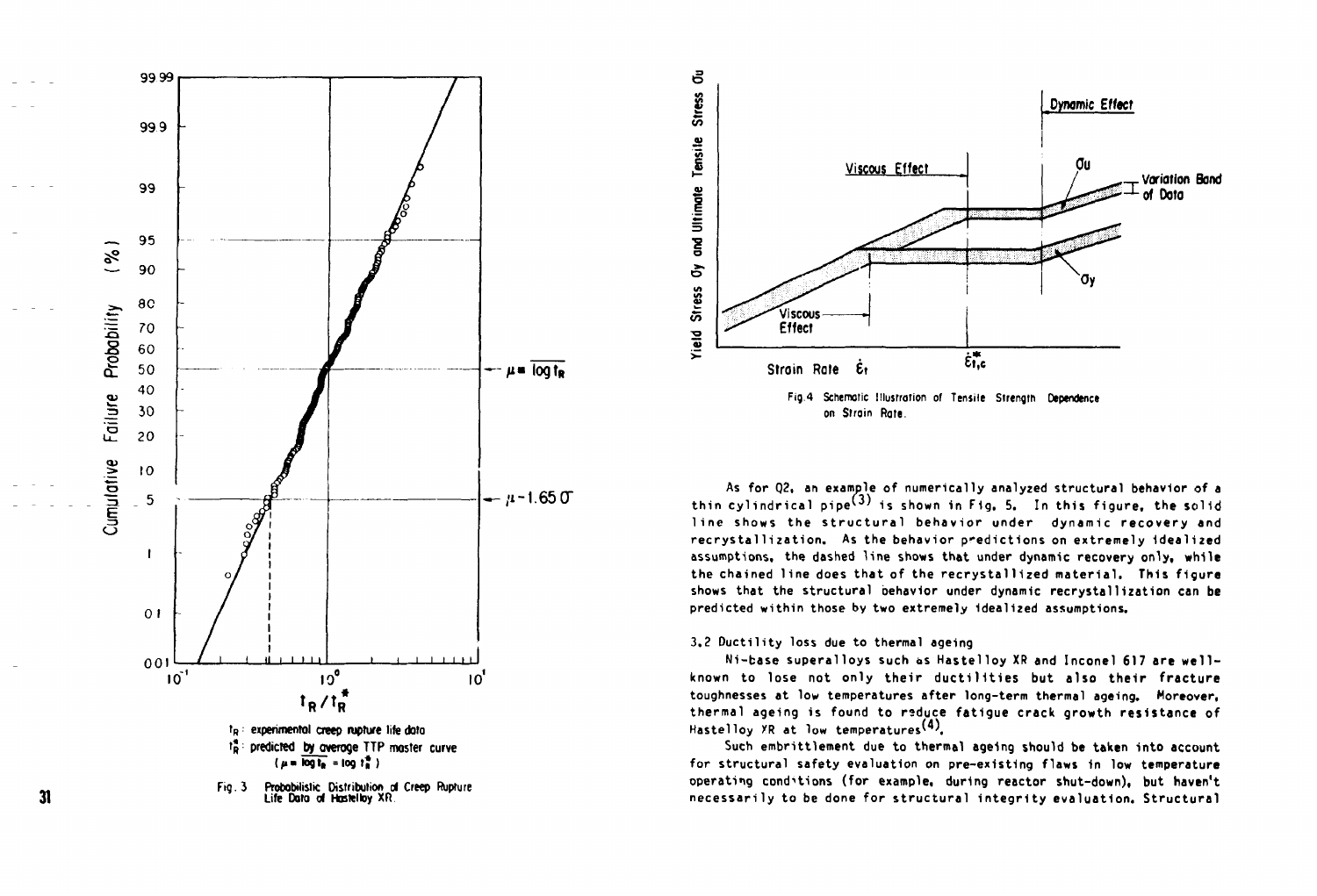



integrity evaluation on thermal ageing embrittlement, however, should be made of the heat transfer tube bundle structure of the IHX under seismic or fluid-induced vibration conditions if the heat transfer tubes are supported by a type of assembled tube support mechanism. The structural safety and integrity evaluations show that the design of the IHX by JAERI is acceptable for the thermal ageing embrittlement<sup>(5)</sup>,

#### **4. Service Life Evaluation Rules**

The discussion on failure modes and material properties and the proposals to the critical issues clarify that N-47, one of the elevatedtemperature structural design quidelines is basically applicable to the high-temperature components. Next, the applicability of the design rules of the elevated-temperature design guidelines should be discussed.

Another paper by the author et al.  $(2)$  revealed that the accumulated creep damages or creep strains determined the service life of the IHX. Here, the applicability of creep damage evaluation rules is discussed. In  $N-47$ , the time-fraction rule is applied to the accumulated creep damage evaluation of elevated-temperature components. The time-fraction rule has the following features.

•safe-side evaluation of creep damage, and in some cases, overconservative, \*the least experimental data required to establish the rule among creep damage evaluation rules proposed, and

•many applications to elevated-temperature components such as IHXs and SGs of LMFBRs.

Furthermore, the time-fraction rule has been applied to one of hightemperature metallic materials, Hastelloy XR, and has demonstrated the safe-side evaluations.<sup>(6)</sup> Therefore, the creep damage evaluation rule in N-47 can be concluded to be basically applicable to the high-temperature components of Hastelloy XR.

Under very significant creep, however, the time-fraction rule needs accurate stress-time histories, requiring a sophisticated and accurate inelastic analysis method, and this rule does not have any theoretical backgrounds. Designers of the high-temperature components prefer more reasonable damage evaluation rules to the time-fraction rule, because the accumulated creep uamages determine the structural life. Other well-known creep damage evaluation rules have the following difficulties in applying to the high-temperatur • components.

1) Strain-range partitioning rule<sup> $(7)$ </sup>

The rule is difficult to apply to hysteresis loops without any plastic strains .

2) Damage rate accumulation  $rule^{(8)}$ 

The updated version applicable to multi-axial stress fields has not yet been proposed. Many experimental data are required to establish the rule.

On the other hand, the ductility exhaustion rule<sup>(9)</sup> has a prospective applicability to high-temperature components as follows.

\*to have the theoretical background which can be derived from continuum damage mechanics as shown in Appendix,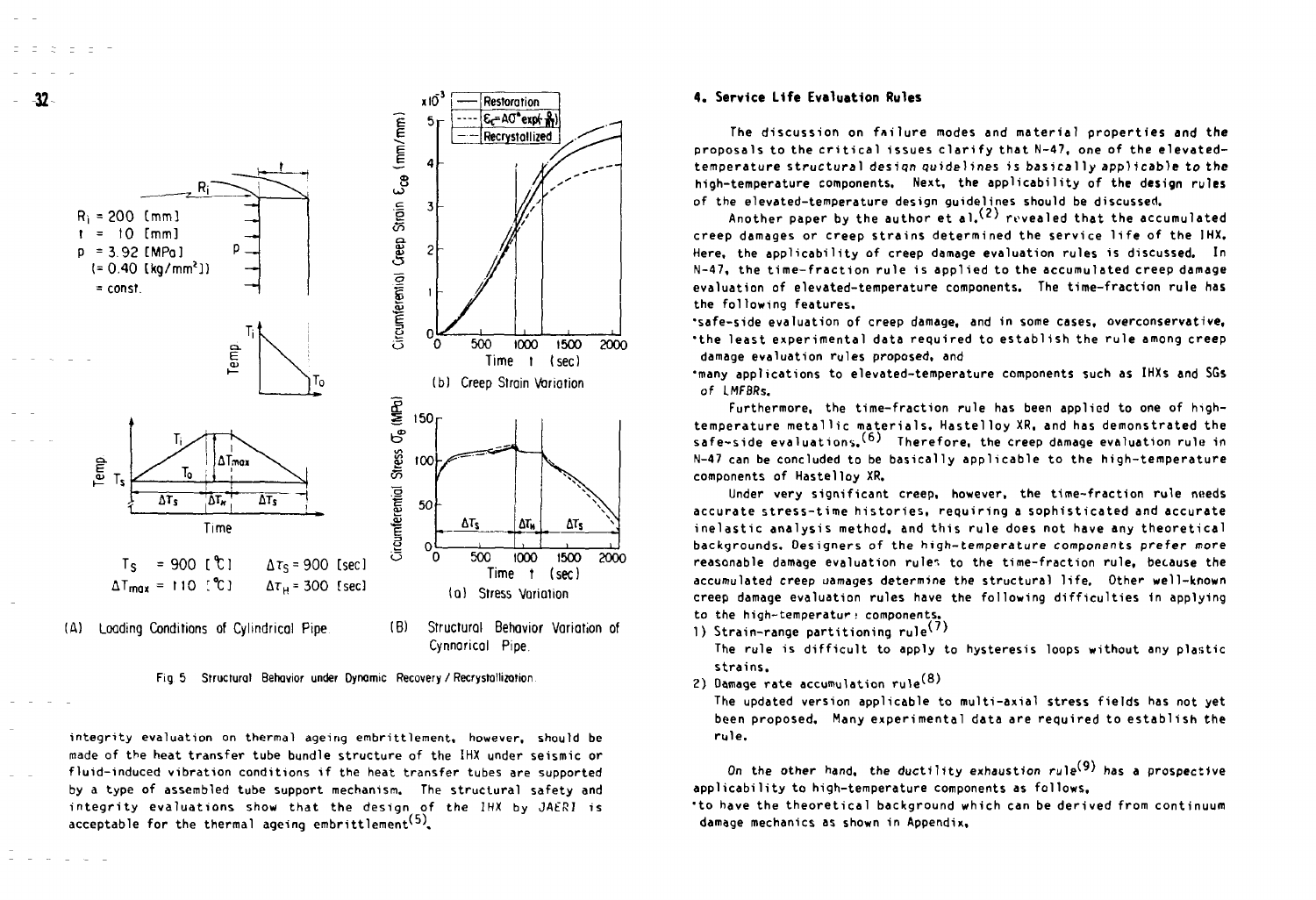**•the least experimental data required, and** 

**•creep strains or enhanced creep produced by thermal stresses even under very significant creep can be evaluated without using inelastic analysis method.** 

#### 5. **Concluding Remarks**

Discussions on failure modes, material properties and safety margins of Hastelloy XR lead to the conclusion that the elevated-temperature structural design guidelines could be applicable to the high-temperature components in service up to about 1000C. The following critical issues on the applicability are clarified.

•No work-hardening at high-temperatures due to dynamic recrystallization

•Issues relating to very significant creep

\*Ductility loss after long-term ageing at high temperatures

Some proposals to these issues are presented in this paper.

Furthermore, the applicability of typical creep damage evaluation rules to the high-temperature components is discussed. The wellestablished time-fraction rule in N-47 demonstrates the applicability to Hastelloy XR, while the ductility exhaustion rule is shown to be prospective.

# Appendix Derivation of Ductility Exhaustion Rule from Continuum Damage Mechanics

The Rabotnov's hypothesis<sup>(A-1)</sup>, a criterion of the continuum damage mechanics, is formulated through the following combination of equations,

$$
\frac{de_C}{dt} = \frac{C}{(1-\omega)^n} \sigma^c
$$
--- (A-1)  

$$
\frac{d\omega}{dt} = \frac{D}{(1-\omega)^{\xi}} \sigma^{\beta}
$$
--- (A-2)

where  $\varepsilon_{\rm c}$  is the creep strain and  $\omega$  the accumulated creep damage. Now, consider a case where  $\eta = \xi$  in the above equations, and then

$$
d\omega = \frac{D}{C} \, \sigma^{\beta - \alpha} \, d\varepsilon \tag{A-3}
$$

In a case of brittle creep rupture at a constant-load isothermal creep test when the rupture elongation is so small that  $\sigma = \sigma_0 = const.$ , the creep rupture ductility  $\epsilon_{_{\text{\tiny C}},r}$  can be expressed as follows,

$$
\epsilon_{c,r}(\sigma = \sigma_0) = \frac{C}{D} \sigma_0^{\alpha - \beta} \qquad \qquad \text{---} \quad (A-4)
$$

Then, Eq.(A-3) can be rewritten as

$$
dw = \frac{de_c}{\epsilon_{c,r}(0.5 \text{ eV})}
$$

This is the ductility exhaustion rule.

## **[Reference]**

(A-l) Yu. N. Rabotnov, "Creep Problems in Structural Members", North-Holland Publishing Company, 1969.